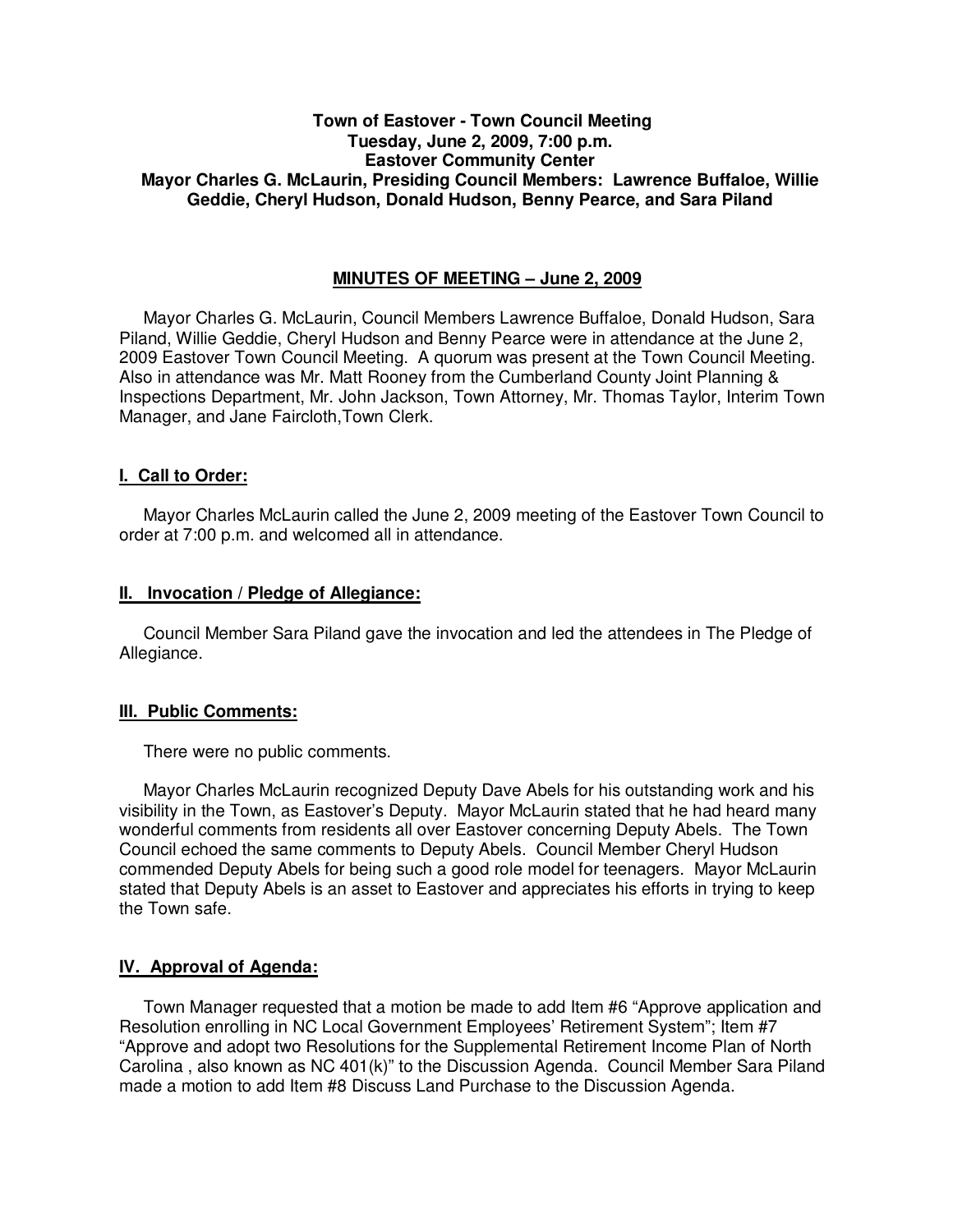Council Member Sara Piland made a motion to approve the Agenda with the amendments. The motion to amend the Agenda was 2<sup>nd</sup> by Council Member Cheryl Hudson. The motion was carried unanimously.

### **V. Consent Agenda:**

### **Consider approval of the May 5, 2009 minutes.**

 Council Member Donald Hudson made a motion to approve the Consent Agenda as stated. The motion was 2<sup>nd</sup> by Council Member Lawrence Buffaloe. The motion was carried unanimously.

### **VI. Public Hearing:**

 **Case No. P09-15: Rezoning of 18.2 +/- Acres from RR Rural Residential to R7.5 Residential or to a More Restrictive Zoning District, Located at 4329 Dunn Road and West of Dunn Road (US HWY 301), North of (SR 1722) Beard Road, Submitted by Loyd Landry and Owned by Gene F. Williford, SR. (Eastover)** 

 Council Member Sara Piland made a motion to **defer Case No. P09-15** until the September 7, 2009 Town Council Meeting. She stated that Cumberland County had deferred this Case No. P09-15 and it would be appropriate for us to do so. The motion was  $2^{nd}$  by Council Member Cheryl Hudson. The motion was carried unanimously.

#### **VII. Public Hearing:**

### **Consideration of approval of the Town of Eastover 2009-2010 Budget.**

#### Mayor Charles G. McLaurin **Opened the Public Hearing on the 2009-2010 Budget.**

 Mr. Thomas Taylor, Interim Town Manager briefed the Town Council concerning the proposed 2009-2010 Eastover Town Budget. Mr. Taylor stated at the time of incorporation the Town chose to provide five services: Zoning, Police, Fire, Street Lights, and Recreation. The proposed budget for 2009-2010 makes no change in that provision. He said the new budget beginning July 1, 2009 is based on a total valuation of \$242,731,707 as provided by the Cumberland County Tax office. He stated the county will continue to collect taxes for the Town of Eastover and in the past the collection rate has been better than 98%. He said this budget anticipates a collection rate of 93% and the tax rate will continue at 20.5 cents per 100 dollars of valuation. The Fire Department will remain at 10.5 cents, and Recreation will remain at 5 cents. He stated that the budget is very conservative and is 1% less than last year's budget.

 Mr. Taylor stated that Cumberland County has just completed a revaluation as required by Statutes every 8 years. Eastover has a valuation gain of 26.5% and for the Town's Budget to be revenue neutral the Tax Collection rate would need to be reduced from 20.5 cents to 17 cents per 100 dollar valuation of property. This would hold true for both Fire Departments and the Recreation Program. Mr. Taylor stated that revenue neutral does provide for an approximate 3% growth over the previous year.

 Mr. Taylor stated that the Town has chosen to honor and hold harmless the Fire Departments and Recreation and therefore Eastover and Vander Fire Department will be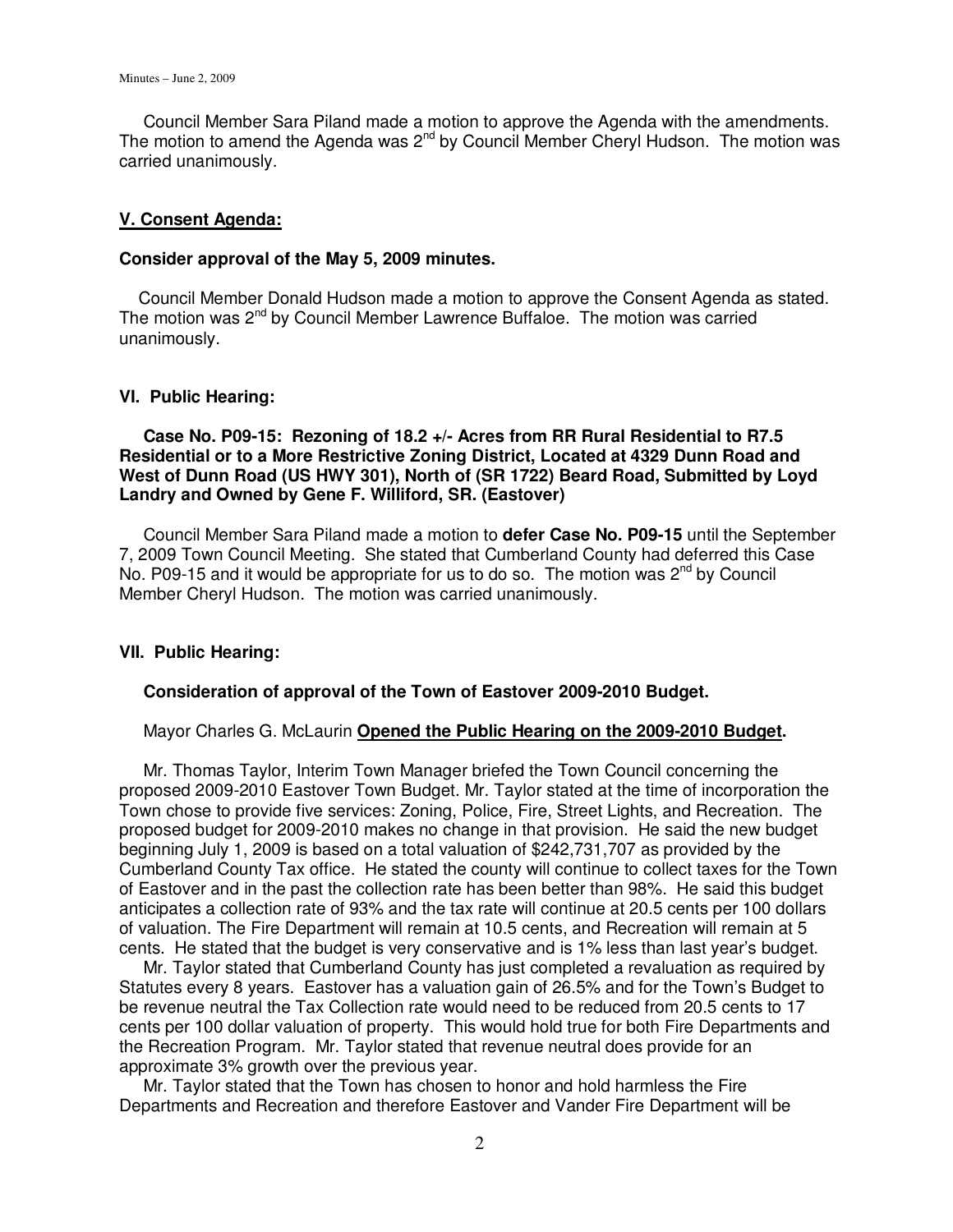funded at 10.5 cents per 100 dollars of valuation and Recreation will be funded at 5 cents.

The Town will be funded at 5 cents per 100 dollars of valuation as suggested by the North Carolina Local Government Commission. Mr. Taylor stated that the budget may change due to Cumberland County's proposed tax cuts. He stated that he does not feel they will change the Fire Department (10.5 cent) and the Recreation (5 cent) tax. He stated he would not know this information until next week.

 Mr. Taylor stated while the 2009-2010 budget does not provide for an expansion of any services it does, however provide for one new part time position, Assistant Town Clerk, and a salary increase for the Town Clerk/Finance Officer. He stated that beginning July 1, 2009 all finance functions will be housed in the Town Hall and the Town will continue to operate with a staff of three. Mr. Taylor stated that he had recommended a 5% match on the 401(k) plan which is a supplement to the Retirement System. He stated that the employee can put as much as they want into the 401(k), however, the Town only will match up to 5%. If the employee puts in 2% the Town will match by 2%. Mr. Taylor stated that our primary sources of income are the Property Taxes, the Local Option Sales Tax and the NC Franchise Tax. Mr. Taylor stated that the State could hold back some Local Option Sales Tax which it has done in some towns.

Mr. Taylor discussed the Budget Ordinance which shows the following:

**Section One:** The total valuation of the Town of Eastover is estimated to be \$242,731,707. He said it is therefore estimated that the following revenues will be available in General Fund for the fiscal year beginning July 1, 2009 and ending June 30, 2010:

| Taxes, current year           | \$472,700.00 |
|-------------------------------|--------------|
| Taxes, prior years            | 7,000.00     |
| Tax penalties & interest      | 2,000.00     |
| Interest on investments       | 1,200.00     |
| <b>NC Franchise Tax</b>       | 131,000.00   |
| <b>Local Option Sales Tax</b> | 660,000.00   |
|                               |              |

\$1,273,900.00

**Section Two:** The following amounts are hereby appropriated in the General Fund for the operation for the Town Government and its activities for the fiscal year beginning July 1, 2009 and ending June 30, 2010, in accordance with the chart of accounts heretofore established for this Town:

| Administration     | \$825,800.00 |
|--------------------|--------------|
| Zoning & Planning  | 12,300.00    |
| Police             | 60,300.00    |
| Fire               | 247,000.00   |
| <b>Street</b>      | 15,400.00    |
| Parks & Recreation | 113,000.00   |
|                    |              |

#### \$1,273,900.00

**Section Three:** There is hereby levied a tax rate of twenty & one-half cents(\$0.20.5) per one hundred dollars (\$100.00) valuation of property as listed for taxes as of January 1, 2009, for the purpose of raising the revenue listed as "Taxes, Current Year" in the General Fund in Section One of this Ordinance.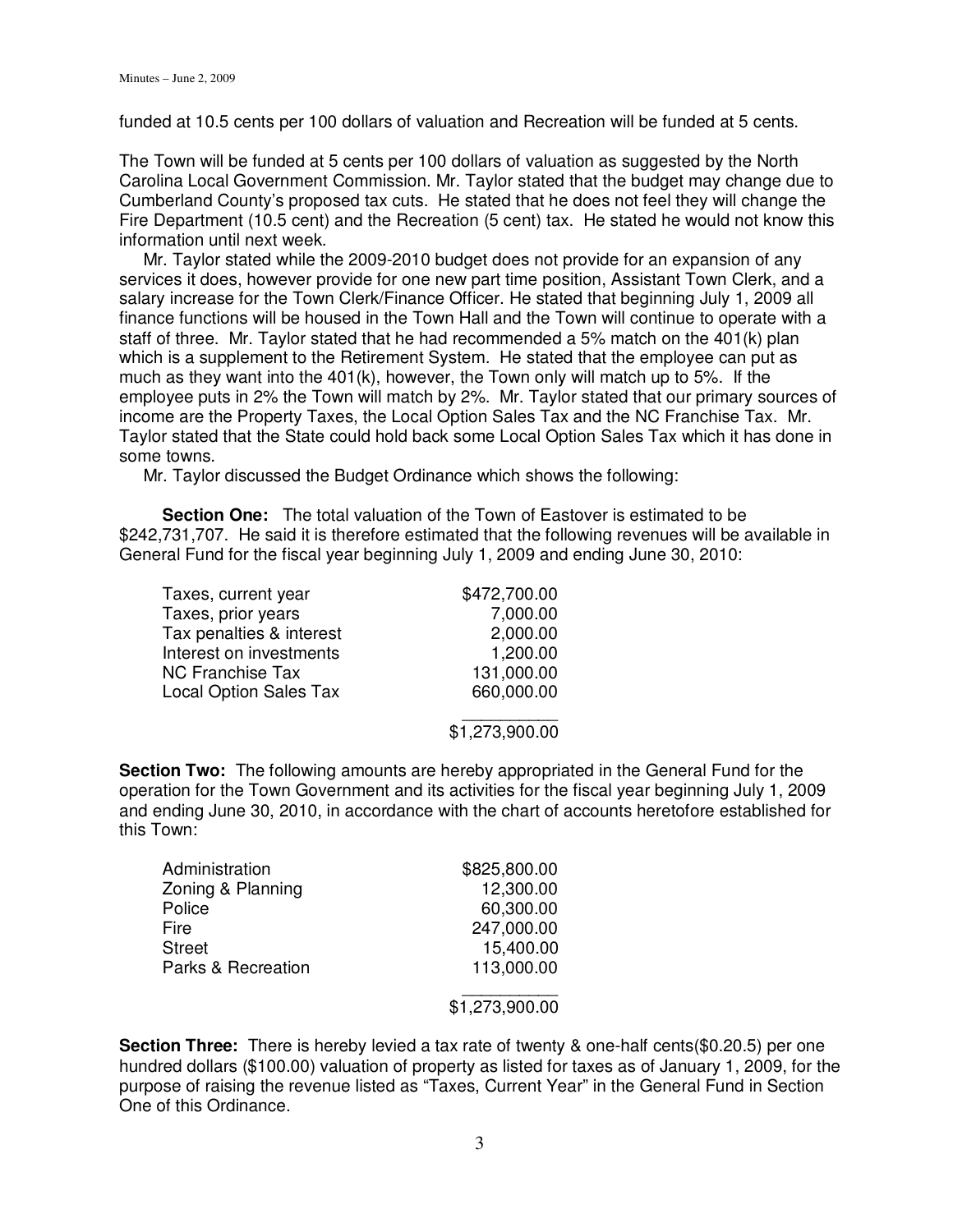**Section Four:** The Budget Officer is hereby authorized to transfer appropriations as noted in the following:

 a. May transfer amounts between line item expenditures within a department without limitation and without a report being required.

 b. May transfer amounts up to \$2000.00 between departments, including contingency appropriations, within the same fund. Such transfer must be reported to the Town Council at its next regular meeting.

 c. May make cash advances between funds for periods not to exceed 60 days without reporting to the Town Council. Any advances that extend beyond 60 days must be approved by the Town Council. All advances that will be outstanding at the end of the fiscal year must be approved by the Town Council.

**Section Five:** Copies of the Budget Ordinance shall be furnished to the Town Clerk/Finance Officer and to the Town Council to be kept on file for direction in the disbursement of funds.

 Mr. Taylor stated that the Town Council would not necessarily know of changes that would be made in line items within a department until a month later. Mr. Taylor stated if you are uncomfortable with that, he could add a line stating that a memo would immediately be sent to the Town Council Members when changes of \$1,000.00 or more are made. Mr. Taylor stated he did not think it would affect the budget one way or another.

 Council Member Sara Piland stated that it would be more acceptable to her, with 2/3 of our budget in administration the Council would benefit from knowing when changes are made. Council Member Lawrence Buffaloe stated he liked the idea of just being notified and not make it so restrictive for the Town Manager. Council Member Piland asked that the Town Manager revise the Ordinance to read "funds could be transferred without dollar limitation within Departments, and a report being forwarded to the Town Council". All Council Members were in agreement.

 Council Member Sara Piland asked that the budget not be approved at this meeting. Council Member Piland stated the Town needs to know what Cumberland County Commissioners are going to do about tax cuts. She stated that she would rather have a special meeting after the Commissioners have convened before we make our decision on the budget**.** Mr. Taylor stated that we must vote on our budget prior to July 1, 2009, and the Commissioners meeting will be Monday, June 15, 2009.

 Mayor McLaurin asked for a motion to **close the Public Hearing on the 2009-2010 Budget**. Council Member Lawrence Buffaloe made a motion to close the Public Hearing. Council Member Donald Hudson 2<sup>nd</sup> the motion. The motion was carried unanimously.

 Council Member Sara Piland made a **motion to schedule a Special Town Council Meeting on Tuesday, June 16, 2009 at 3:30 p.m.** at the Eastover Town Hall, for final discussions and approval of the budget. The motion was 2<sup>nd</sup> by Council Member Cheryl Hudson. The motion was carried unanimously.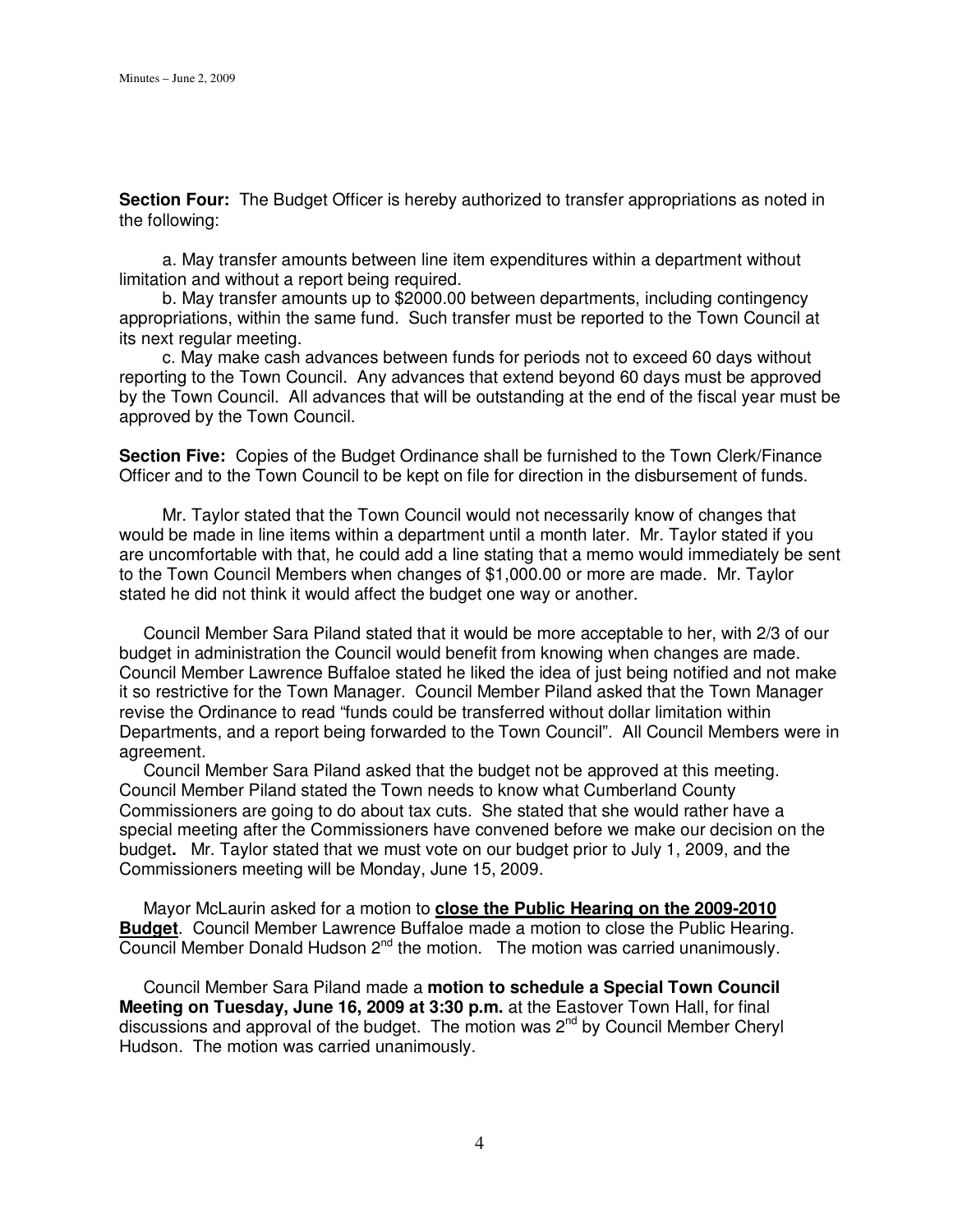### **VIII. Discussion Agenda:**

### **Agenda Item #1:**

## **Consider setting date for Public Hearing on the 2030 Growth Vision Plan and Land Use Policies Plan**

 Mr. Matt Rooney of the Cumberland County Planning & Inspections Department briefed the Town Council on the 2030 Growth Vision Plan and Land Use Polices Plan. Mr. Rooney stated that he had given each Council Member a copy of these plans at the May 19, 2009 Budget Work Session. He stated that Cumberland County has approved both Policy Books. Mr. Rooney asked that the Town Council set a date for a Public Hearing on both of these Policy Plans.

 Mr. Rooney stated that the "2030 Growth Vision Plan Policies and Actions" and the "Cumberland County Land Use Policies Plan", covers Cumberland County, City of Fayetteville, Towns of Hope Mills, Eastover, Falcon, Godwin, Linden, Spring Lake, Stedman, and Wade.

 Mr. Rooney stated that the "Land Use Policies Plan" includes residential development, commercial development, shopping center development, business street development, mixed use development, office and institutional development, industrial/manufacturing development, open space, agricultural, and land use policies matrix.

 The "2030 Growth Vision Plan" is a draft which includes vision statements, and policies and actions. Mr. Rooney stated that Eastover should schedule a date for a Public Hearing on both Policies.

Council Member Sara Piland made a motion to schedule a **Public Hearing on August 4, 2009** for discussion, more community involvement, and approval of the two Policy Plans for the Town of Eastover. The motion was 2nd by Council Member Donald Hudson.The motion was approved unanimously.

## **Agenda Item #2:**

## **Consider Town of Eastover Work Program for the Cumberland County Planning and Inspections Department.**

 Mr. Matt Rooney briefed the Town Council on the Work Program for the Town of Eastover. He stated that based on some of the Zoning and Subdivision Cases we have had. He stated that four recommendations jump-out at him and need to be added to the Work Program. The recommendations are as follows:

 (1) Staff recommendations regarding whether specific zoning districts are consistent with the goals of the Eastover Detailed Land Use Plan and existing and future development.

 (2) Staff recommendations for development standards within the Town of Eastover and Eastover Municipal Influence Area.

 (3) Staff recommendations for possible revisions to the landscaping requirements in the zoning ordinance.

(4) Staff recommendations for possible revisions to the sign ordinance.

Items 3 and 4 could possibly be combined into an Overlay District for Dunn Road.

 Mr. Rooney stated he would be interested in any additions the Town may have. Mayor McLaurin asked if there were any question or comments from the Town Council.

Council Member Cheryl Hudson made a motion to approve the Work Program for the Cumberland County Planning & Inspections Department as presented by Mr. Rooney, and send it the County Director Mr. Lloyd. The motion was 2<sup>nd</sup> by Council Member Sara Piland.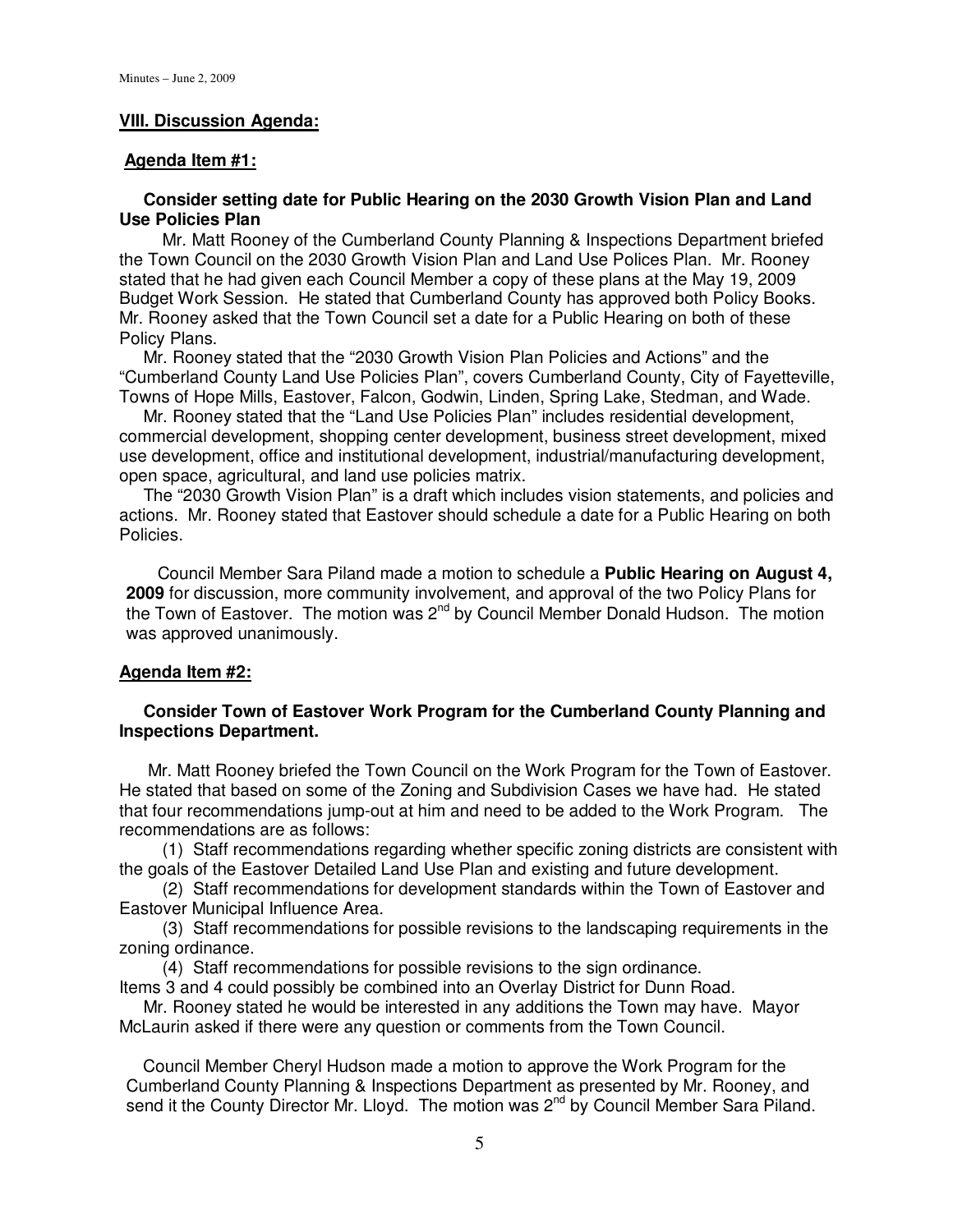The motion was approved unanimously.

## **Agenda Item # 3:**

## **Presentation of the April 30, 2009 Financial Report.**

Council Member Cheryl Hudson presented a briefing on the Town of Eastover's financial status as of April 30, 2009. She stated that the following:

| <b>Beginning Bank Balance July 1, 2008</b>                                                         | \$<br>133,285.29                                      |
|----------------------------------------------------------------------------------------------------|-------------------------------------------------------|
| <b>Plus Deposits</b>                                                                               | 1,038,905.44                                          |
| <b>Less Disbursements</b>                                                                          | 693,199.21                                            |
|                                                                                                    | \$478,991.52                                          |
| <b>Accounts Payable:</b><br><b>Recreation Tax</b><br>Fire Departments Tax<br>Special Fire Tax Fund | \$<br>5,738.09<br>11,715.27<br>12,937.95<br>44,931.75 |
|                                                                                                    | 57,869.70<br>\$                                       |
| <b>Funds Available:</b>                                                                            | 421,121.82                                            |

Council Member Donald Hudson made a motion to accept the financial report as stated. The motion was 2nd by Council Member Lawrence Buffaloe**.** The motion was approved unanimously.

## **Agenda Item #4:**

## **Consider submitting and application to the "NC Small Towns Main Street Program".**

Mr. Taylor, Town Manager stated that he had not had time to look into this Program. Council Member Sara Piland stated that the deadline for application was June 30, 2009. Council Member Piland stated that she had attended a meeting in Raleigh last week concerning this program. She said this is a Community Assistance Program the State offers. She stated that approximately 20 Municipalities apply each year, and only 2 or 3 are accepted. She said the cost would be \$3,000 to \$5,000, with a fee of \$350 for an Economic Outlay Survey. She said the persons conducting this would get community input, and talk to property owners. The Town would only reimburse the State for the consultant's meals and travel expenses. Council Member Piland stated that this program would help facilitate the visioning in the community and would be a one year study. Council Member Cheryl Hudson asked Mr. Rooney if this would benefit the Town and help him with the Work Program. Mr. Rooney stated that this program has marketing, design and an economic component to it. Council Member Benny Pearce stated that he had been in contact with the Design School of NC State, but he has not gotten a response from them as of yet. Council Member Donald Hudson stated that he thought this would be a good idea.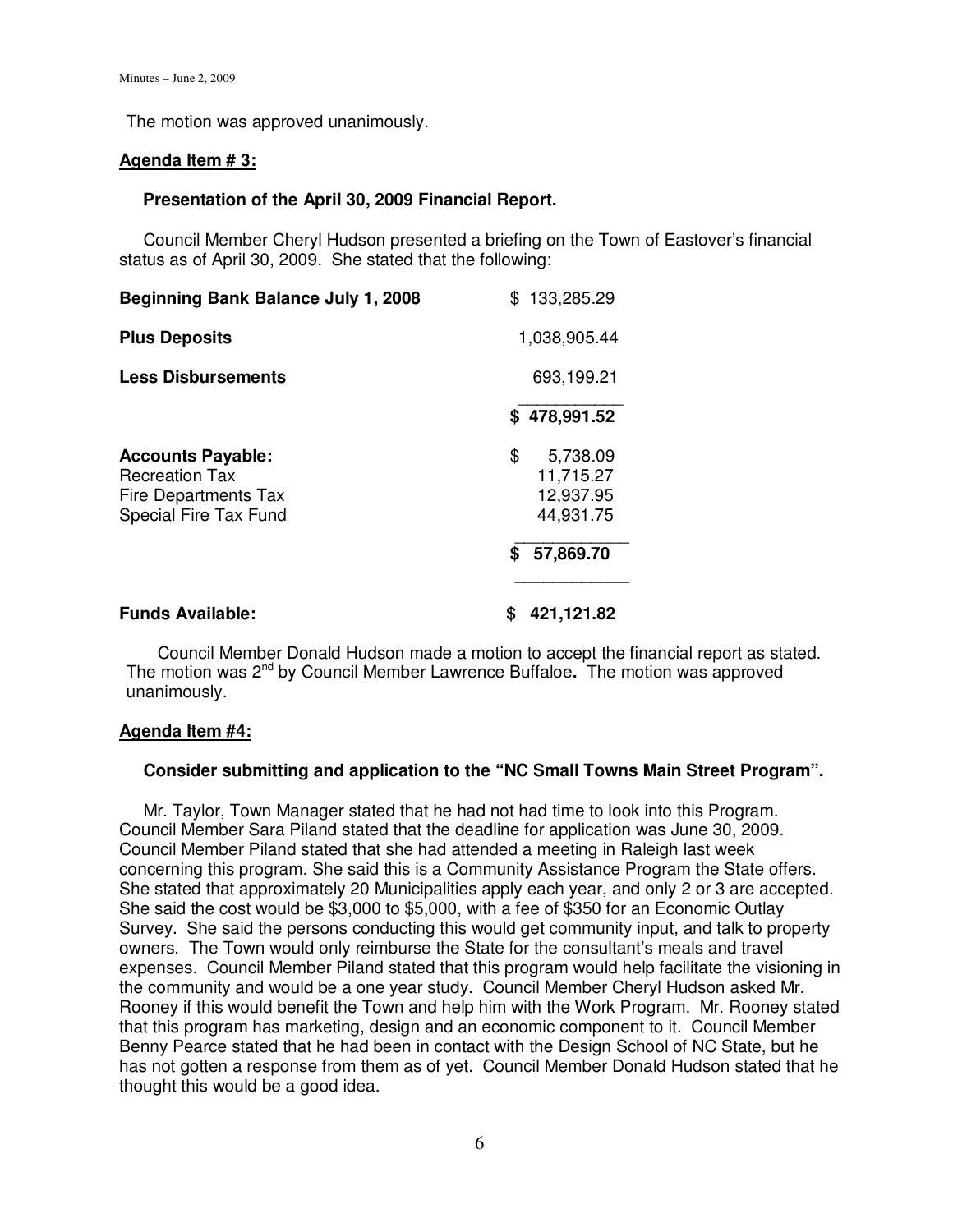Council Member Sara Piland made a motion that the Town of Eastover submits an application to the "NC Small Towns Main Street Program". The motion was  $2<sup>nd</sup>$  by Council Member Benny Pearce**.** The motion was approved unanimously.

## **Agenda Item # 5:**

## **Approval of the Financial Audit Contract for Fiscal Year 2008-2009, from McFadyen & Sumner, CPAs PA.**

 Council Member Cheryl Hudson briefed the Town Council on the contract to audit the Town's financial statements and disclosures as of, and for the year ending June 30, 2009 from the McFadyen & Sumner, CPAs PA. She stated this is the same firm that audited the Town last year and the cost is about \$250 more than last year. The audit cost is \$4,000 and the preparation of the financial statements is \$1,250.

 Council Member Cheryl Hudson made a motion to approve the McFadyen & Sumner, CPAs PA Contract for Audit, and the engagement letter to the Secretary of the Local Government Commission. The motion was  $2<sup>nd</sup>$  by Council Member Lawrence Buffaloe. The motion was approved unanimously.

## **Agenda Item # 6:**

## **Approval of Resolution enrolling in NC Local Governmental Employees' Retirement System.**

 Mr. Tom Taylor, Town Manager briefed the Town Council on the NC Local Governmental Employees' Retirement System. Mr. Taylor stated that July 1, 2009 is the deadline to enroll, as enrollment is quarterly and the next window of opportunity would be in October 2009. Mr. Taylor stated that there are two Resolutions that the Town needs to adopt in order to proceed. They are as follows:

 (1) **Resolution Enrolling in North Carolina Local Governmental Employees' Retirement System.** The 1945 General Assembly amended the North Carolina Local Governmental Employees' Retirement System so as to make the benefits of said System available to all counties, cities, and towns. The governing body of this Unit realizes the necessity of providing its employees with the security and protection provided by a sound retirement plan. Article 3 of Chapter 128 of the General Statutes of North Carolina provides that any governmental unit desiring to enroll its employees in said System shall make application to the Board of Trustees of the North Carolina Local Governmental Employees' Retirement System and shall by Resolution elect to participate in said System.

 (2) **North Carolina Local Governmental Employees' Retirement System, Department of the State Treasurer.** This Resolution is to enact a **tax shelter** of employees' contributions payable as members of the North Carolina Local Governmental Employees' Retirement System. The 1981 Session (1982 Regular Session) of the North Carolina General Assembly, by duly ratified bill effective July 1, 1982, enacted North Carolina General Statute 128-30(b1), a copy of which is attached hereto, which under the conditions specified therein permits and employer participating in the North Carolina Local Governmental Employees' Retirement System to tax shelter the contributions payable to this System by its employees who are members of this System.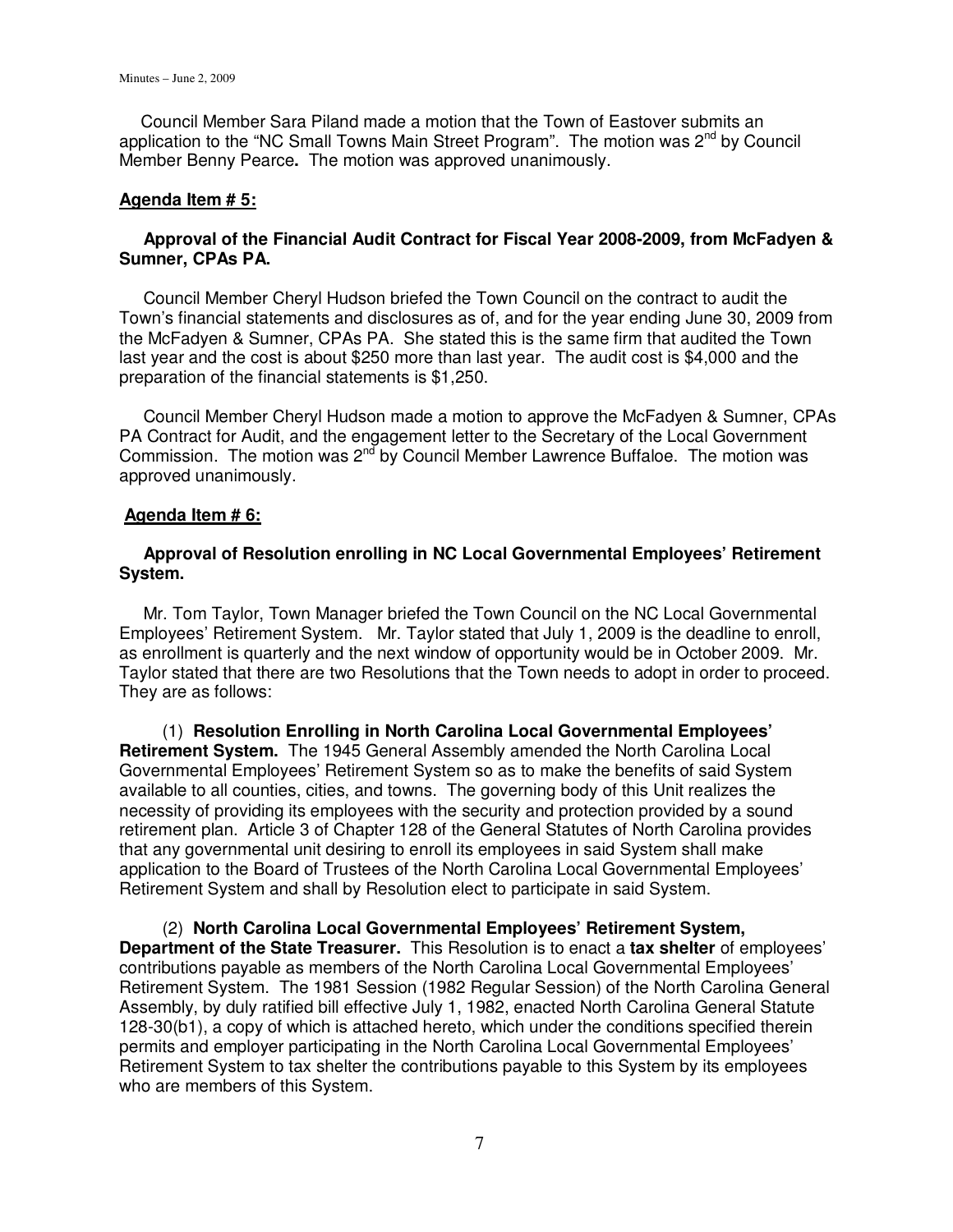Mr. Taylor stated that the Town will contribute 6% of employee's pay to the Retirement System and the employee's will contribute 6% into the Retirement System.

 Council Member Sara Piland made a motion to adopt the two Resolutions concerning the NC Local Governmental Employees' Retirement System. She stated that this Retirement System is needed to attract the best employees for our Town. The motion was  $2^{nd}$  by Council Members Lawrence Buffaloe and Benny Pearce. The motion was approved unanimously.

### **Agenda Item # 7:**

### **Approval of two Board Resolutions to join the 401k Plan with deferred compensation.**

 Mr. Taylor, Town Manager briefed the Town Council concerning the two Resolutions about the 401k Plan with deferred compensation for the Town's employees'. Mr. Taylor stated that this was a tremendous incentive to attract and retain employees'. He stated that more towns than counties have the 401k Plan with matching contributions up to 5%. He stated that employees have an option to contribute up to 14% of their pay, and the Town could match up to 5%. The match by the Town is not set in stone. Mr. Taylor stated that the 401k Plan is currently with Prudential.

 Council Member Sara Piland stated she was concerned about what kind of expense we are talking about. Council Member Cheryl Hudson stated that she has researched information from other Towns such as Hope Mills, Falcon, Godwin and others. The match for Hope Mills is 5% on the 401k Plan, and some of the Towns were a bit less than 5%. Council Member Donald Hudson stated we could start with 3% and move it up at a later date.

 Council Member Donald Hudson made a motion to adopt the two Resolutions which will enable the Town of Eastover to join the 401k Plan and the Deferred Compensation Plan with a match of 3% for the Town's Employees. The motion was 2<sup>nd</sup> by Council Member Benny Pearce. The motion was approved unanimously.

#### **Agenda Item #8:**

#### **Discuss purchase of property.**

 Attorney Jackson stated that he prepared the 'Quick Claim Deed" and delivered it to Attorney David Phillips of the Cumberland County Schools for his review to approve the deed. I would encourage the Town Council to have a check ready in the amount of \$15,000 when, and if the Cumberland County Schools are ready for it. The purchase price of the land is \$13,700 with the closing cost at \$1,300. The check should be made out to the Yarborough Law Firm Trust Account. Mr. Jackson stated that he does not see anyone to challenge us at this point. He stated that the land surveyed at 2 acres and the deed stated 1.25 acres and actually goes behind the fence across the street.

 Council Member Lawrence Buffaloe stated he had talked with Mr. Tim Kinlaw and the School Board wanted Eastover to have the adjoining property as well. Attorney Jackson stated that we need to complete this land deal first before trying to purchase the other property. To purchase the other property we will have to go through the same procedures as with the current land purchase. He stated it would have to go through the Cumberland County Board of Commissioners again. He does not want anything to mess up what we have now.

 Council Member Sara Piland made a motion to authorize a check to be written in the amount of \$15,000 to the Yarborough Law Firm Trust Account for the purchase of the property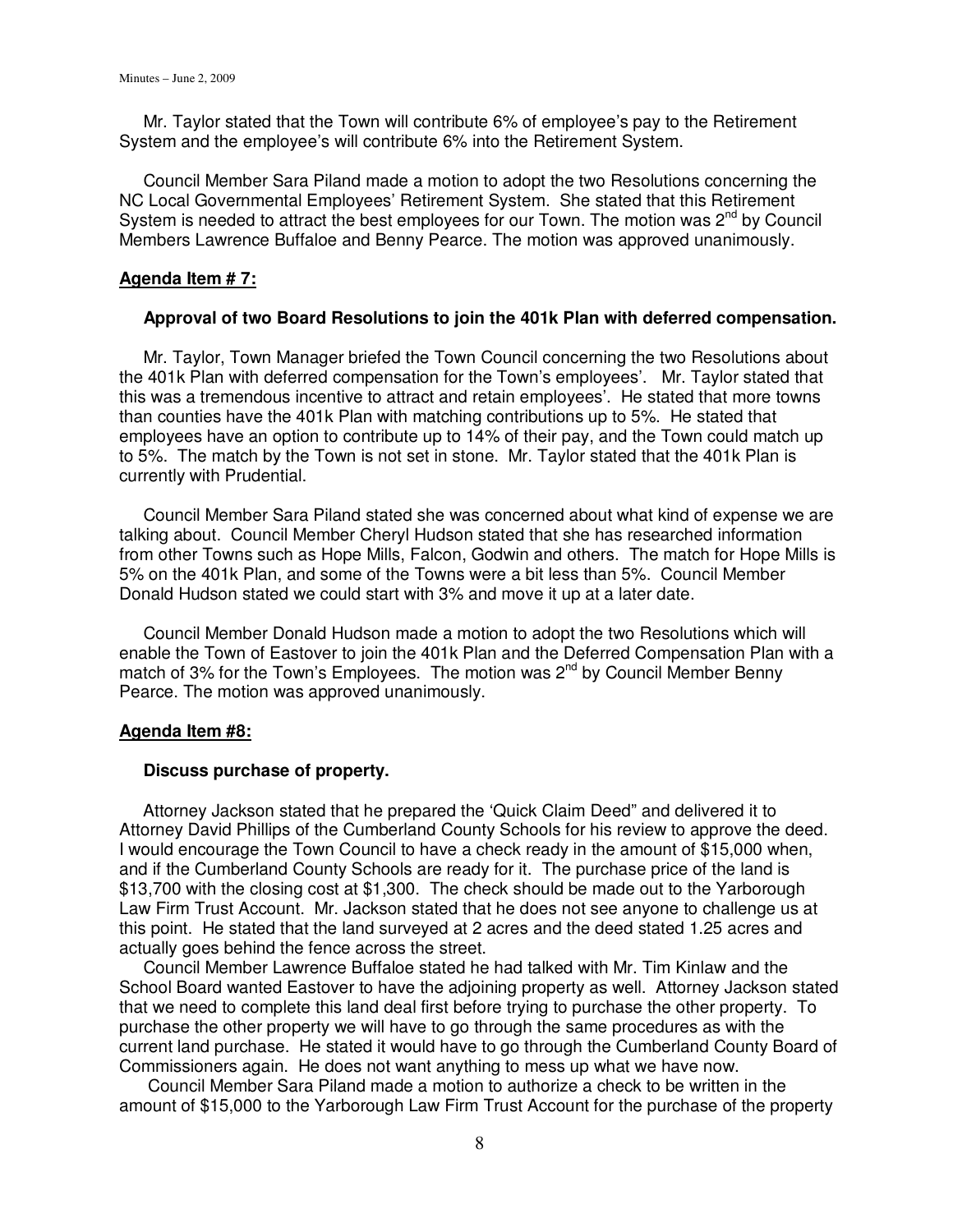from the Cumberland County School Board. The motion was  $2^{nd}$  by Lawrence Buffaloe. The motion was approved unanimously.

## **IX. Mayor's Comments:**

 1. Mayor McLaurin stated that the Deputy had asked if we were covered on all the Ordinances. Attorney Jackson stated that we need to look at the Table of contents for the Cumberland County Ordinances and see which ones we want to adopt. Mayor McLaurin stated that he wants to know the ones the Deputy has to enforce. Attorney Jackson asked the Town Council to give him a list of Ordinances we want and he will look them up and get copies. Attorney Jackson stated that State Ordinances apply to Towns, and the Deputy can enforce the State Ordinances. He stated if the Town does a blanket adoption of all of Cumberland County's Ordinances, and if they change any of them it affects the Town also. Mr. Jackson stated that is why he is suggesting that the Town pick the Ordinances the Town wants to adopt. He stated that some would be Junk Cars, Noise, Fire Arms, Speed Limits, etc.

 Mayor McLaurin wants the Town to be under the same Ordinance as Wade, Dunn, etc. so the Deputy can enforce the laws the same as other towns. Mr. Taylor stated that he will get with Deputy Abels and determine the Ordinances we need to adopt. Council Member Sara Piland stated that the Town has already adopted the Zoning Ordinances. Mr. Taylor stated that the Town has not adopted what is called the Code of Ordinances. Attorney Jackson stated that he would be happy to work with Mr. Taylor on this issue.

 2. Mayor McLaurin stated that he and Council Member Willie Geddie attended the Mt. Zion AME Zion Church "Black & Gold Banquet" to honor senior citizens. He stated that it was a very nice affair and appreciated the invitation to be there.

 3. Mayor McLaurin stated that the Mr. Taylor, Interim Town Manager has been with us for six months. He stated that the Town Council will get together and discuss the continuation, or whatever we are going to do about a Town Manager.

 4. Mayor McLaurin stated that Wade's Founders Day is June 6, 2009 at 10:00 a.m. Mayor Akins of Wade has invited the residents of the Town of Eastover to attend.

## **X. Council Members Update:**

There were no updates from the Council Members.

## **XI. Town Managers Update**:

 1. Mr. Taylor stated that he and Mayor McLaurin attended the meeting at the Department of Transportation (DOT) on Thursday, June 4, 2009. They met with Mr. Lee Jernigan, District Engineer. He stated that they discussed safety funding (i.e. grants for sidewalks), pedestrian lighting, and street lighting. Mr. Taylor stated that he has not heard anything back from DOT or Progress Energy concerning our street lighting. Council Member Benny Pearce stated that Mr. Jernigan is very familiar with Eastover.

 2. Mr. Taylor stated that he met Monday, June 1, 2009 with the Fayetteville Office of Community Assistance to request their assistance in putting together the overlay. He stated